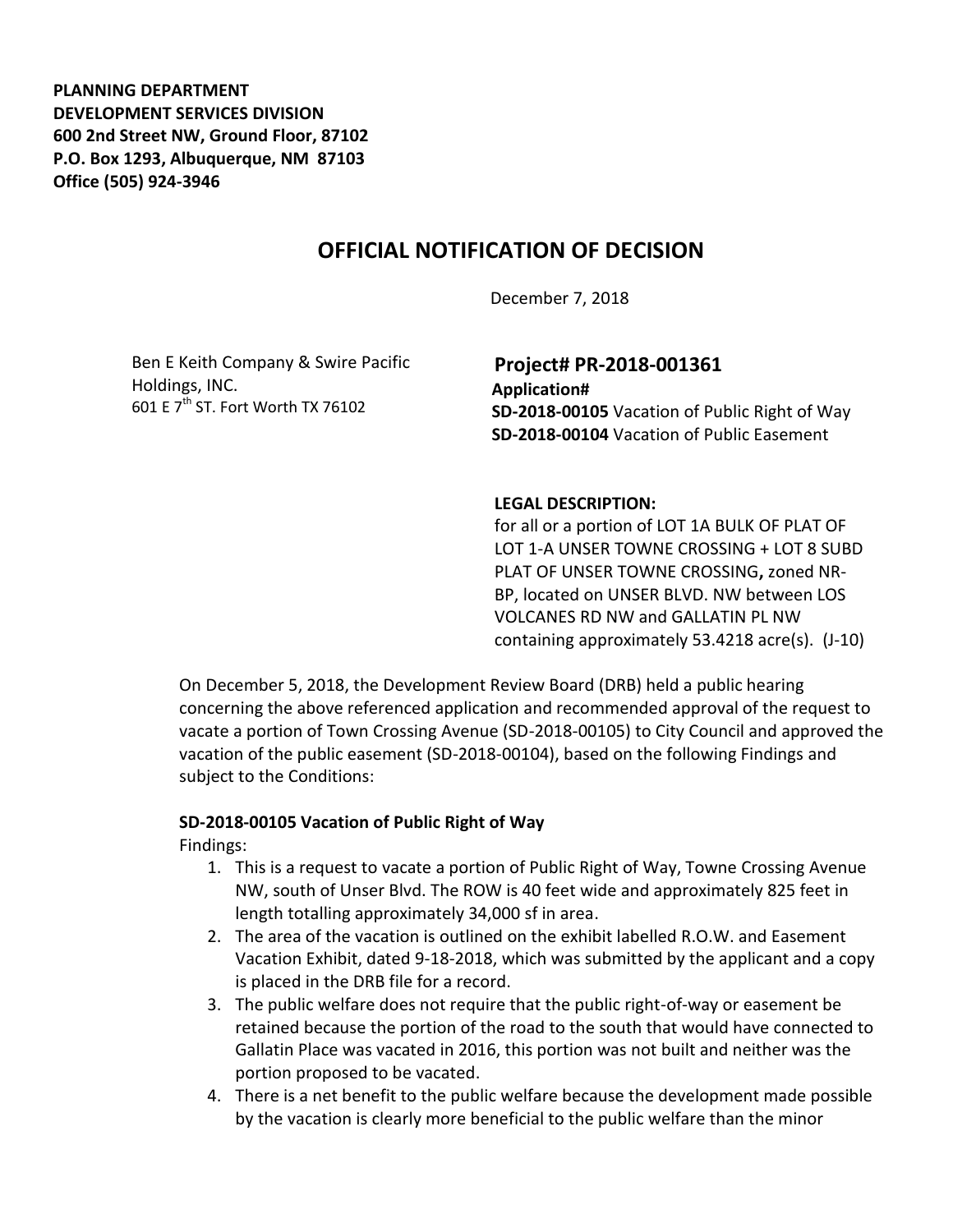#### Official Notice of Decision Project # PR-2018-001361 SD-2018-00104, SD-2018-00105 December 5 2018 Page 2 of 3

detriments resulting from the vacation, and there is no convincing evidence that any substantial property right is being abridges against the will of the owner of right. Both owners of the property surrounding the ROW agree to the vacation. The vacation does not impact the access to any other properties.

- 5. The applicant followed the property notice procedure, as shown in Table 6-1-1 of the IDO.
- 6. The City Council will make the final decision on this request because the vacation is over 5,000 square feet and the entire width of a street (6-6(K)(2)(e).

Condition:

1. A replat showing the vacated property must be approved by the DRB and recorded within one year of City Council approval, if approved.

## **SD-2018-00104 Vacation of Public Easement**

Findings:

- 1. This is a request to vacate a .1167 acre temporary Access Easement that was granted as a temporary turn around for the south end of Towne Crossing Ave. NW.
- 2. The area of the vacation is outlined on the exhibit Labelled R.O.W. and Easement Vacation Exhibit, dated 9-18-2018, which was submitted by the applicant and a copy is placed in the DRB file for a record.
- 3. The public welfare does not require that the public right-of-way or easement be retained because the portion of Towne Crossing Ave. NW that would have used the turn around was not built, so the turn around is not needed.
- 4. There is a net benefit to the public welfare because the development made possible by the vacation is clearly more beneficial to the public welfare than the minor detriments resulting from the vacation, and there is no convincing evidence that any substantial property right is being abridges against the will of the owner of right. Both owners of the property surrounding the ROW agree to the vacation. The vacation does not impact the access to any other properties.
- 5. The applicant followed the property notice procedure, as shown in Table 6-1-1 of the IDO.

Condition:

1. A replat showing the vacated property must be approved by the DRB and recorded within one year of DRB approval.

APPEAL: SD-2018-00105 The DRB action of the R/W vacation is a recommendation the City Council and is not subject to appeal pursuant to 6-4(T)(2). The decision of the City Council is subject to appeal pursuant to the City Council rules and procedures.

SD-2018-00104 - If you wish to appeal this decision, you must do so within 15 days of the DRB's decision or by **DECEMBER 20, 2018.** The date of the DRB's decision is not included in the 15-day period for filing an appeal, and if the 15<sup>th</sup> day falls on a Saturday, Sunday or Holiday, the next working day is considered as the deadline for filing the appeal.